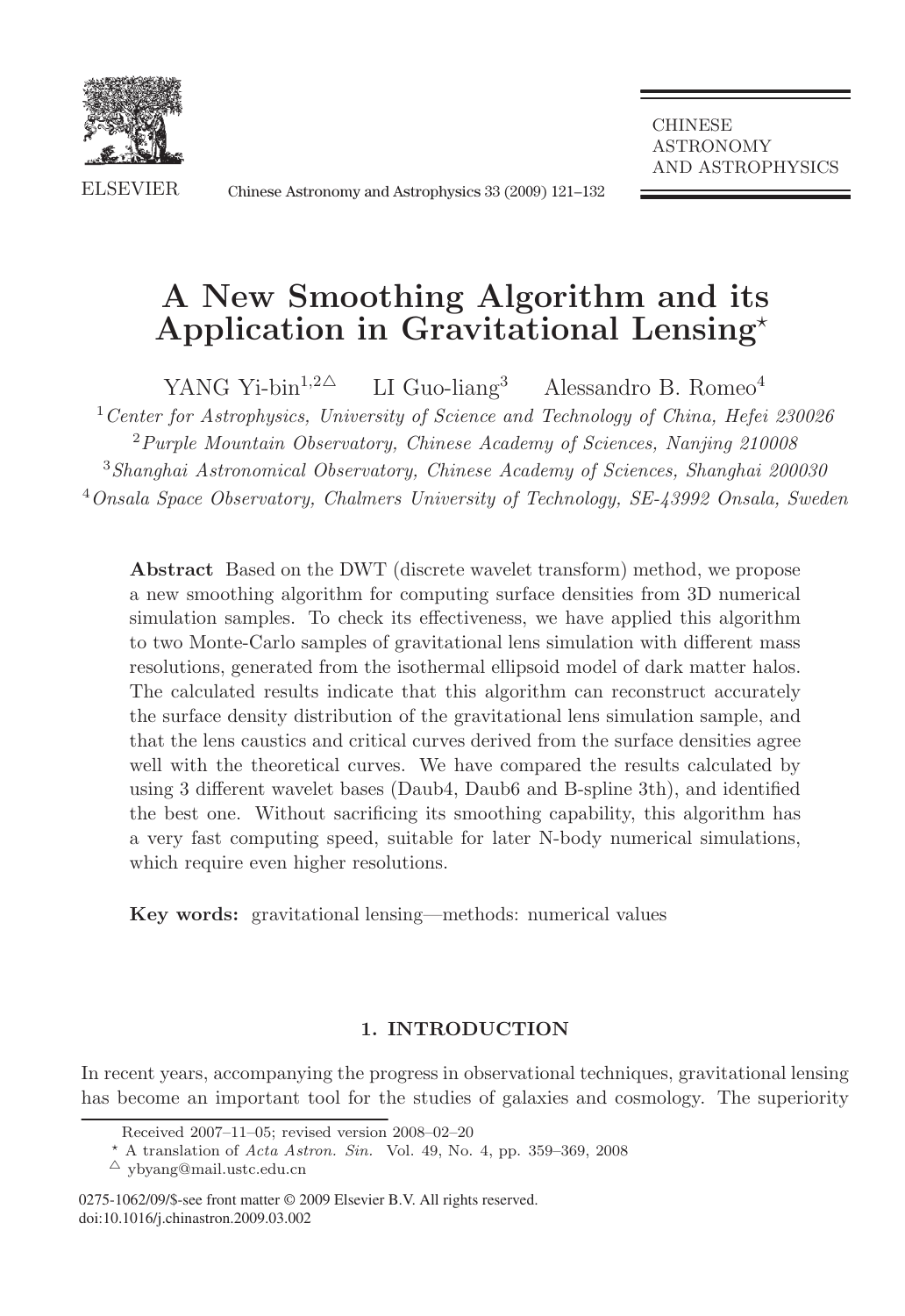of gravitational lensing is that we can directly acquire from it information about the mass distribution in the universe. It has been widely used in various research fields of astronomy. It is an important tool to explore the distribution of dark matter in the universe<sup>[1,2]</sup>. It can be used to measure the mass distributions in galaxies and galaxy clusters<sup>[3,4]</sup>, to acquire statistical information on large-scale cosmic structures for setting limits on the cosmological parameters<sup>[5,6]</sup>, and can be used as well for studying the substructure problem in the hierarchically clustering theory<sup>[7−10]</sup>.

The gravitational lens in the universe has a much more complex structure than in various theoretical mass model distributions, such as asymmetry and substructures. So, the N-body numerical simulation is the best way to study accurately the real properties of gravitational lens. When we study the gravitational lens by N-body numerical simulations, the simulated lens is constructed by discrete particles in a box, corresponding to a smooth mass distribution in real space. To study the properties of the lens generated by numerical simulation under the thin-lens approximation, we have to obtain first the projected surface density field on the lens plane from the simulated 3D density field, before the lens properties, such as the lens potential, deflection angle, image magnification and others, are derived. Hence, a smoothing algorithm which can construct accurately the lens surface densities is extremely important in the study of gravitational lensing.

There have been many different smoothing algorithms used for the study of gravitational lensing, including the commonly adopted CIC (Cloud-In-Cell) format<sup>[11]</sup> and TSC (Triangular Shaped Clouds) format. Some researchers have used more complex smoothing algorithms, such as the Gaussian kernel function<sup>[12,13]</sup> and SPH (Smoothed Particle Hydrodynamics) kernel function<sup>[14,15]</sup>. Some smoothing algorithms adopt a smoothing scale of fixed length, for example the CIC, TSC or Gaussian kernel function. When kernel functions of this kind are used, we can prove easily that identical results are obtained whether we use the so-called 2D smoothing (where we first project the particles onto the lens plane, then calculate the surface densities by smoothing), or the 3D smoothing (where we first calculate the 3D volume density field, then integrate along the direction vertical to the lens plane to obtain the surface densities). Therefore, for the fixed-scale smoothing algorithm, we need only to use the 2D smoothing, thus saving much computing time. However, in some smoothing algorithms such as the SPH kernel function, the smoothing scale is not fixed, rather, it is self-adaptive: a short smoothing scale is adopted in high-density regions, a long one, in low-density regions. Compared to the 2D smoothing, the 3D smoothing can eliminate some of the projection noises, but it calls for a much greater computer time.

Since the 1990s, the discrete wavelet transform (DWT) has been applied to the statistical studies in cosmology<sup>[16−19]</sup>. The main advantage of the DWT is that it can provide us with the statistical properties in both the position space and wave-number space. Based on the DWT method, we will propose a new smoothing algorithm in this paper, and apply it to calculate the surface densities of gravitational lens.

The structure of this paper is as follows. In the second part, we will introduce the smoothing algorithm and the noise-elimination program that we use; then, in the third part, the algorithm is verified by using the Monte-Carlo numerical simulation sample; and finally, conclusions are given in the fourth part.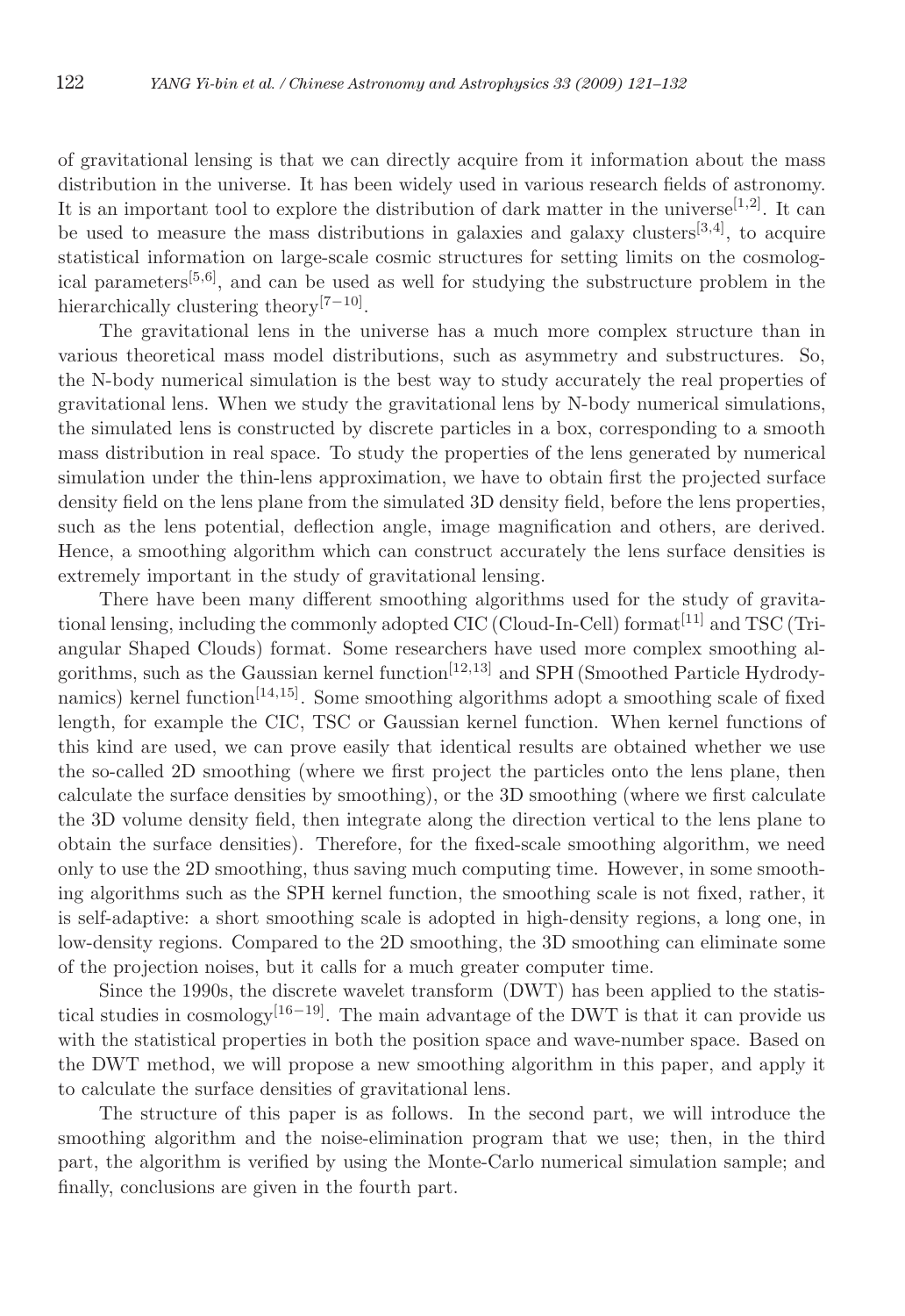#### **2. THE ALGORITHM**

We will discuss the algorithm by separating it into two parts. First, we describe briefly the wavelet algorithm for smoothing a 3D sample, then we introduce the algorithm for noise elimination.

## **2.1 Wavelet Smoothing Algorithm**

For simplicity, we discuss the 1D case. For a given density field  $\rho(x)$  ( $0 < x < L$ ), we can decompose it to[20]

$$
\rho(x) = \sum_{l=0}^{2^J - 1} \epsilon_{J,l} \phi_J, l(x) + \sum_{j=J}^{\infty} \sum_{l=0}^{2^j - 1} \tilde{\epsilon}_{j,l} \psi_j, l(x), \qquad (1)
$$

in which  $\epsilon_{LL}$  represents the scale function coefficients (SFCs, in brief),  $\phi_{LL}(x)$  is the scale function,  $\tilde{\epsilon}_{i,l}$  represents the wavelet function coefficients (WFCs, in brief),  $\psi_{i,l}$  is the wavelet function.  $J$  and  $j$  are positive integers representing the scales, corresponding to the scales  $L/2<sup>J</sup>$  and  $L/2<sup>j</sup>$ . l is the integer indicating the position, corresponding to the spatial range  $lL/2^{j} < x < (l+1)L/2^{j}$ . The scale function can be given by its parent function  $\phi(x)$ :

$$
\phi_{J,l}(x) = \left(\frac{2^J}{L}\right)^{1/2} \phi(2^J x/L - l),\tag{2}
$$

and  $\epsilon_{J,l}$  can be calculated from the next formula:

$$
\epsilon_{J,l} = \int_0^L \rho(x)\phi_{J,l}(x)dx.
$$
\n(3)

For the given particle distribution, we can express it in the following form:

$$
\rho(x) = \sum_{i=1}^{N_g} w_i \delta^D(x - x_i), \qquad (4)
$$

in which  $N_g$  is the total number of particles,  $\{x_i\}$  is the position of the *i*-th particle (0<  $x_i < L$ ,  $\omega_i$  is the weight of the *i*-th particle,  $\delta^D$  is the Dirac- $\delta$  function. The particles can be either actually observed galaxies, or particles in the numerical simulation sample. Substituting Eq.(4) into Eq.(1) and Eq.(3), we obtain:

$$
\rho(x) = \rho^J x + \sum_{j=J}^{\infty} \sum_{l=0}^{2^J-1} \tilde{\epsilon}_{j,l}^g \psi_{j,l}(x) , \qquad (5)
$$

in which  $\rho^J$  is:

$$
\rho^{J}(x) = \sum_{l=0}^{2^{J}-1} \epsilon_{J,l} \phi_{J,l}(x) , \qquad (6)
$$

the scale function coefficient  $\epsilon_{J,l}$  is:

$$
\epsilon_{J,l} = \sum_{i=1}^{N_g} w_i \phi_{J,l}(x_i) \,, \tag{7}
$$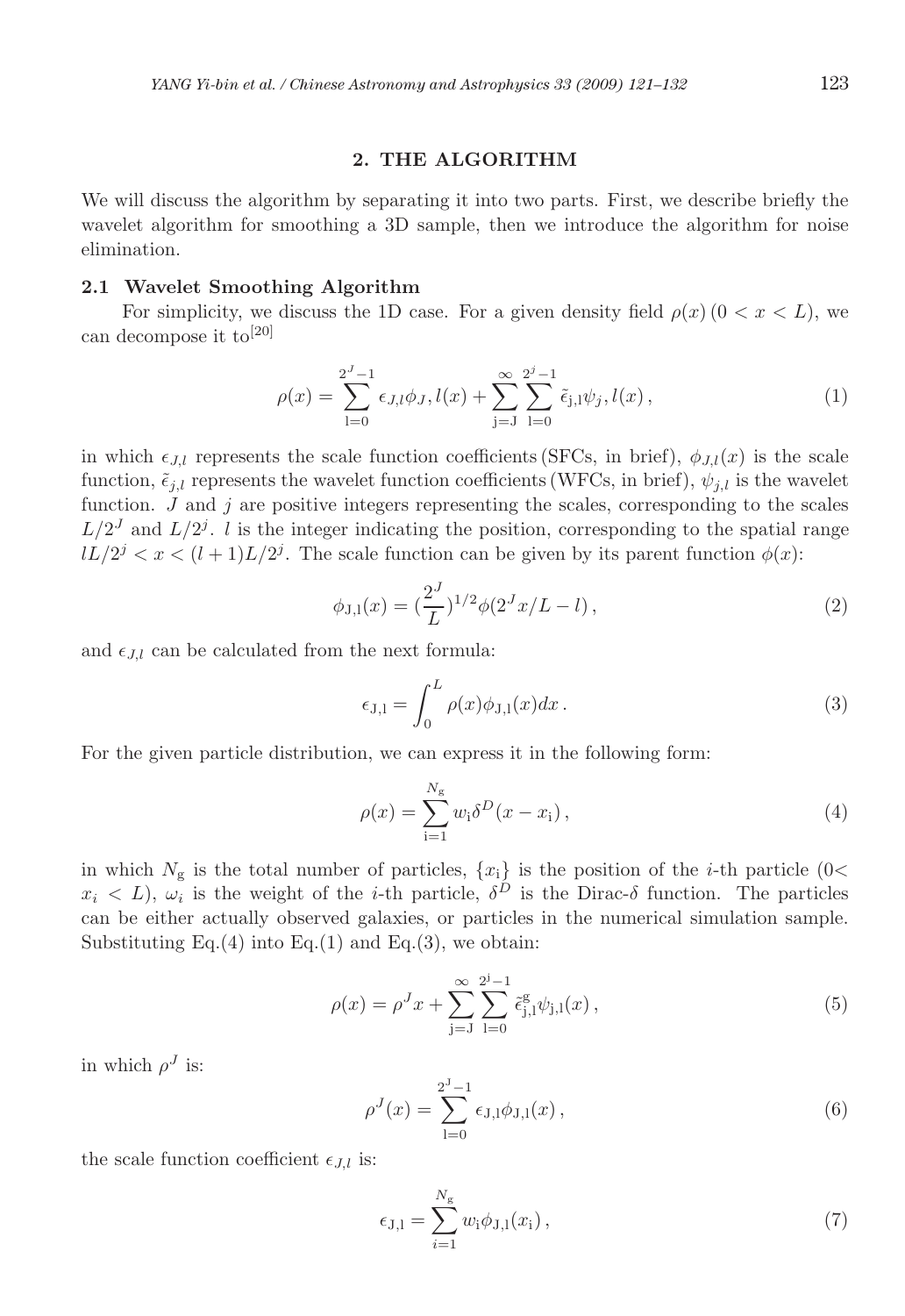and  $\rho^J$  is the smoothing of  $\rho(x)$  on scale J. When J is sufficiently large,  $\rho^J(x)$  will be a very good approximation of  $\rho(x)$ . We also have

$$
\sum_{l=0}^{2^{j}-1} \frac{L}{2^{j}} \epsilon_{j,l}^{g} = \sum_{i=1}^{N_{g}} w_{i}.
$$
 (8)

We can find that the mass allocated to the *l*-th grid point by the *i*-th particle is:  $(L/2<sup>j</sup>)\omega<sub>i</sub>$  $\phi_{II}(x_i)$ . The scale function coefficients SFCs are actually a kind of mass re-allocation of the density field  $\rho(x)$ .

The procedure to calculate the surface densities of the gravitational lens using this algorithm is as follows: First, we have all the particles of the lens projected vertically to the given lens plane to obtain a 2D distribution, then we calculate the scale function coefficients SFCs by Eq.(7). After the SFCs are obtained, we calculate the surface density at an arbitrary point on the lens plane by Eq.(5).

#### **2.2 Wavelet De-noising Algorithm**

We know that compared to the 3D smoothing, the 2D smoothing will introduce some extra projection noise. We can eliminate this noise using the wavelet method. The wavelet method is, in fact, an effective tool for noise elimination, and has widely been applied to the digital signal and image processing and other fields. In our derivation of the surface densities of the gravitational lens, we adopt the wavelet method developed by Romeo et al.<sup>[21,22]</sup> to eliminate noise.

The process of noise elimination can be described as follows. If the data (for example the data of numerical simulations) to be processed contain Poisson noise, then a preprocessing should be done first. Using the Anscombe transform<sup>[23]</sup>, the data  $Y_P$  with Poisson noise can be converted to the data  $Y_G$  which contain only Gaussian white noise of variance  $\sigma_G = 1$ :

$$
Y_{\rm G} = 2\sqrt{Y_{\rm P} + \frac{3}{8}}\,. \tag{9}
$$

Then, we make the fast wavelet transform on the preprocessed data. The fast wavelet transform has a very important feature: After the wavelet transform is performed on a noisy data, the major part of the information carried by the data will be contained in a few large wavelet coefficients, while the noise will be contained in many tiny ones. If we set a suitable threshold value, and have all the wavelet coefficients less than this threshold set to zero, then after the inverse transform, we can obtain a set of new data that is basically free of the original noise.

Hence, the key step in the whole process of noise elimination is to select a suitable threshold value of the wavelet coefficients. We shall deal with it separately for several different cases.

The threshold value T is proportional to the standard deviation of the noise,  $\sigma$ , with factor of proportionality,  $K$ , determined by the size  $N_d$  of the data:

$$
T = K(N_{\rm d}) \sigma \,. \tag{10}
$$

If the data have not been preprocessed, and the standard deviation is unknown (noise is mainly Gaussian white noise), then the standard deviation  $\sigma$  can be estimated from the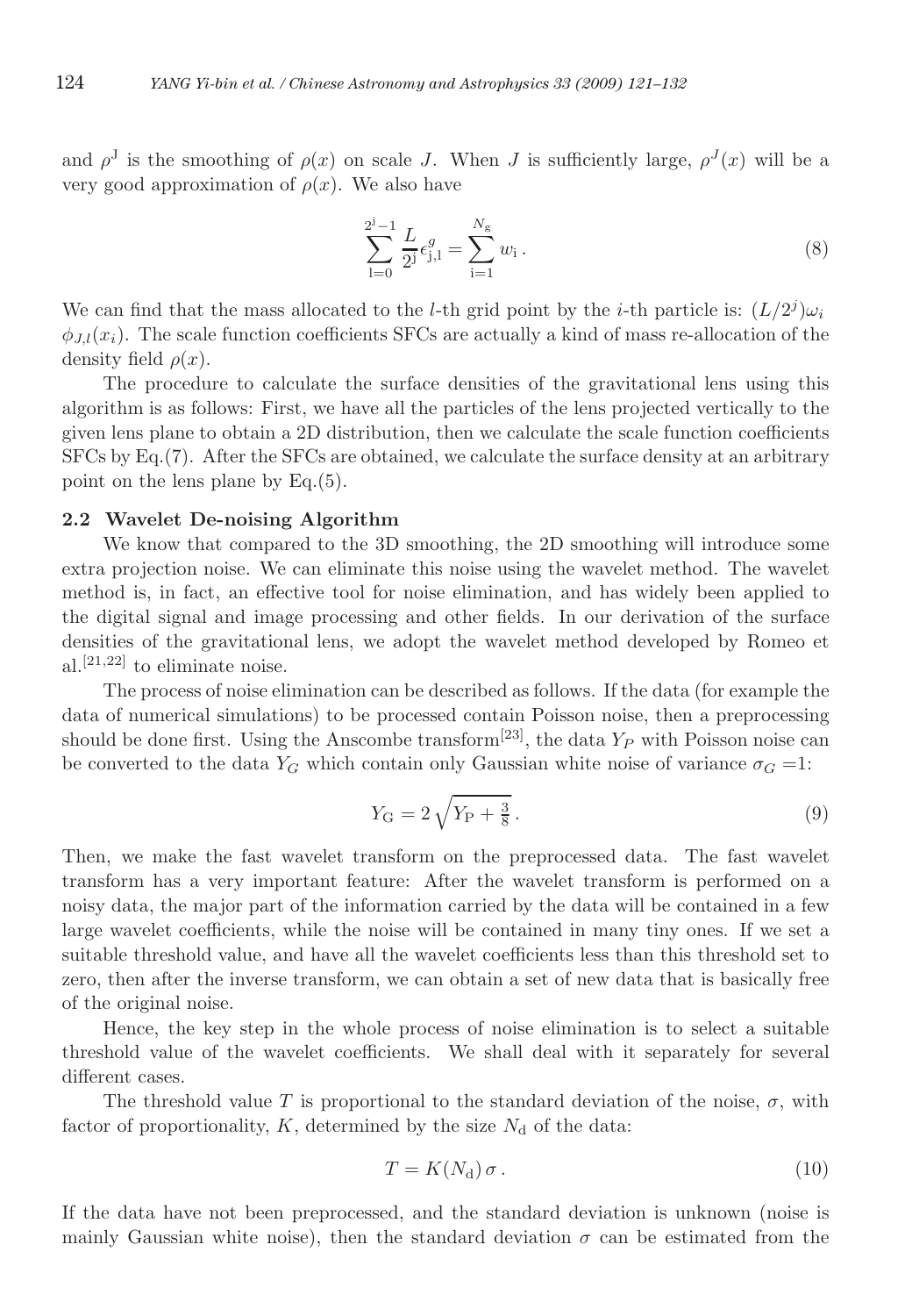median absolute deviation (MAD) of a part of the wavelet coefficients  $D_i(N_d/2)$ :

$$
\sigma \simeq \frac{1}{0.6745} \text{MAD}[D_{\text{i}}(N_{\text{d}}/2)]. \tag{11}
$$

If the noise is dominated by Poisson noise, then after the preprocessing, its standard variance can be estimated as:

$$
\sigma \simeq 1. \tag{12}
$$

For  $K(N_d)$ , there are two different estimates. The first is:

$$
K(N_{\rm d}) = \sqrt{2\ln N_{\rm d}}\,. \tag{13}
$$

This estimate has a rather high efficiency of noise elimination, but probably loses some original information of the data, so it is not very safe. The other one is:

$$
K(N_{\rm d}) \simeq \begin{cases} 0 & \text{if } N_{\rm d} \le 32\\ 0.3936 + 0.1829 \log_2 N_{\rm d} & \text{if } N_{\rm d} > 32 \end{cases} . \tag{14}
$$

For processing the numerical simulation data, we generally select the latter. After obtaining the threshold value, we can treat the wavelet coefficients by two different means. One is the so-called hard processing:

$$
\overline{W}_{i} = \begin{cases} 0 & \text{if } |W_{i}| \leq T \\ W_{i} & \text{if } |W_{i}| > T \end{cases}, \tag{15}
$$

in which  $W_i$  represents the wavelet coefficient,  $\bar{W}_i$ , the same after the processing. In the hard processing, those wavelet coefficients that are less than the threshold value are taken to be zero, and the other coefficients are kept unchanged. The corresponding soft processing is:

$$
\overline{W}_{i} = \begin{cases} 0 & \text{if } |W_{i}| \leq T \\ sign(W_{i})(|W_{i}| - T) & \text{if } |W_{i}| > T \end{cases}
$$
 (16)

In the soft processing, all the wavelet coefficients greater than the threshold value  $T$  will have T subtracted. For numerical simulation data, the soft processing will bring certain biases to the de-noised data, so the hard processing is usually selected.

After processing the wavelet coefficients, we make an inverse fast wavelet transform to obtain the de-noised data. Of course, if the original data have been preprocessed, then the data should be restored correspondingly by the inverse Anscombe transform. It should be noted that the Anscombe transform will bring a bias to the data, but this bias can be estimated analytically as:

$$
bias \simeq -\frac{1}{4} \left( 1 - \frac{1}{N_d} \right) \sigma^2 \,. \tag{17}
$$

Thus, we need only to subtract this bias from all the de-noised data.

Performing the DWT decomposition on the particles of the lens simulation sample, we obtain a matrix of SFCs. By using the de-noising algorithm in this section, we can make the noise elimination on this matrix of SFCs. As the matrix of SFCs contains the information of the density field, so the noise elimination of SFCs is equivalent to the noise elimination of the whole density field. Then, using the de-noised matrix of SFCs, the density field can be reconstructed.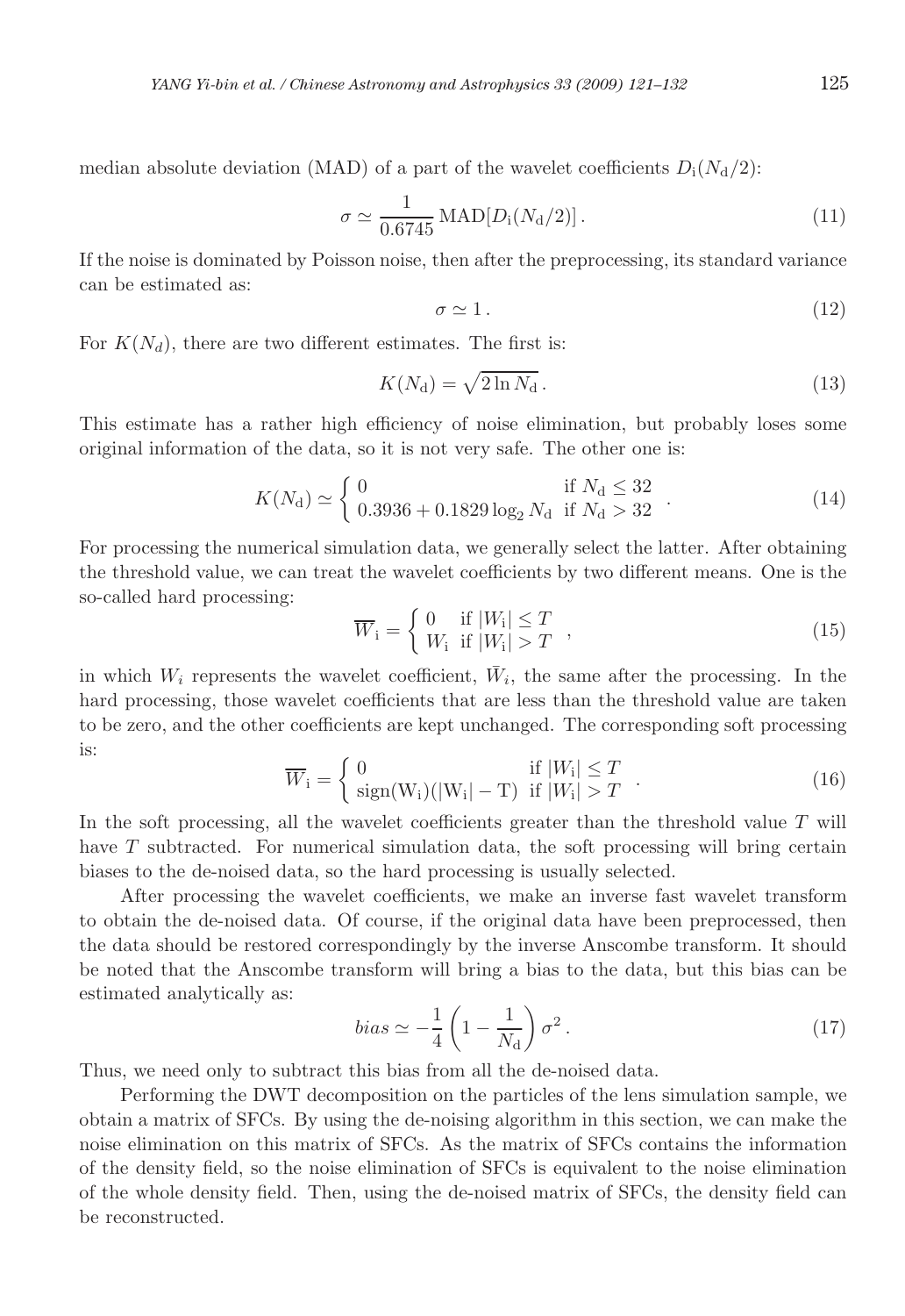#### **3. NUMERICAL TEST**

The isothermal ellipsoid model proposed by Kormann<sup>[24]</sup> and Keeton<sup>[25]</sup> is the most commonly used model of gravitational lens. It has an analytical critical curve and caustics. We will employ it to test the smoothing algorithm.

The density distribution of an isothermal ellipsoid is:

$$
\rho = \frac{v_c^2}{4\pi G q_3} \frac{e}{\sin^{-1} e} \frac{1}{s^2 + x^2 + y^2 + z^2/q_3^2} \tag{18}
$$

in which  $v_c$  is the halo's rotational velocity, G is the gravitational constant, s is the radius of the ellipsoid's central core, the X-axis and Y-axis of the ellipsoid are equally long,  $q_3$  is the ratio between the short Z-axis and the two equally long axes, and the projection ellipticity is  $e = \sqrt{1 - q_3^2}$ . We take  $v_c = 1500 \,\mathrm{km \ s^{-1}}$ ,  $s = 20 \,\mathrm{kpc}$  and  $q_3 = 0.5$ .

With the Monte-Carlo method, we can produce simulation samples of the density distribution satisfying Eq.(18). The size of the cubic box at the lens position is taken to be 4 Mpc. The redshifts of the lens and source are respectively taken to be 0.3 and 1.0, and the projection direction is along the Y-axis. Two groups of simulation samples with different mass resolutions were produced: a sample with a high mass resolution containing  $N_p = 2 \times 10^6$  particles, each with mass  $M_p = 4.375 \times 10^8 h^{-1} M_{\odot}$ ; and a sample with a low mass resolution containing  $N_p = 2 \times 10^5$  particles, each with  $M_p = 4.375 \times 10^9 h^{-1} M_{\odot}$ . The unit of the Hubble constant is taken to be  $100 \,\mathrm{km \ s}^{-1} \mathrm{Mpc}^{-1}$ .

With the above algorithm we calculated the surface density  $\kappa$  of the simulation samples, on a  $1024\times1024$  grid. For each sample, we made calculations with 3 different wavelet bases, Daub4, Daub6 and B-spline 3th. Then we calculated the lens caustics and the critical curves from the obtained surface density fields.

The procedure to calculate the critical curve and caustics is as follows: First, using the fast Fourier transform, we calculated the deflection potential at every grid point of the density field. Then, we calculated the magnification at every grid point to obtain a mapping from the image plane to the source plane. Finally, judging by the criterion that the sign of magnification should change on the two sides of the critical curve, the critical curve and caustics were determined<sup>[26]</sup>.

Fig.1 shows the lens' surface density distribution calculated for the sample with a low mass resolution. The plotted points in this figure represent the mean surface densities in the intervals between two adjacent ellipse radii, the solid line indicates the theoretical values calculated according to Eq.(18). The relative errors are given at the bottom of each panel. We see that all the 3 wavelet bases can fairly fit the theoretical curve. But in the area close to the center, the Daub4 wavelet base does not reproduce the surface densities very well, and the relative errors are rather large. On the other hand, the B-spline 3th and Daub6 wavelet bases can reconstruct this part of surface densities quite well. On the whole, the result of the B-spline 3th wavelet base is not so smooth as those of the Daub4 and Daub6. So generally speaking, the Daub6 wavelet base is the best choice. It is noteworthy that these results are obtained by using the wavelet de-noising algorithm. In order to show the effect of noise, we also calculated a set of surface densities, in which the noise was not eliminated in the calculation.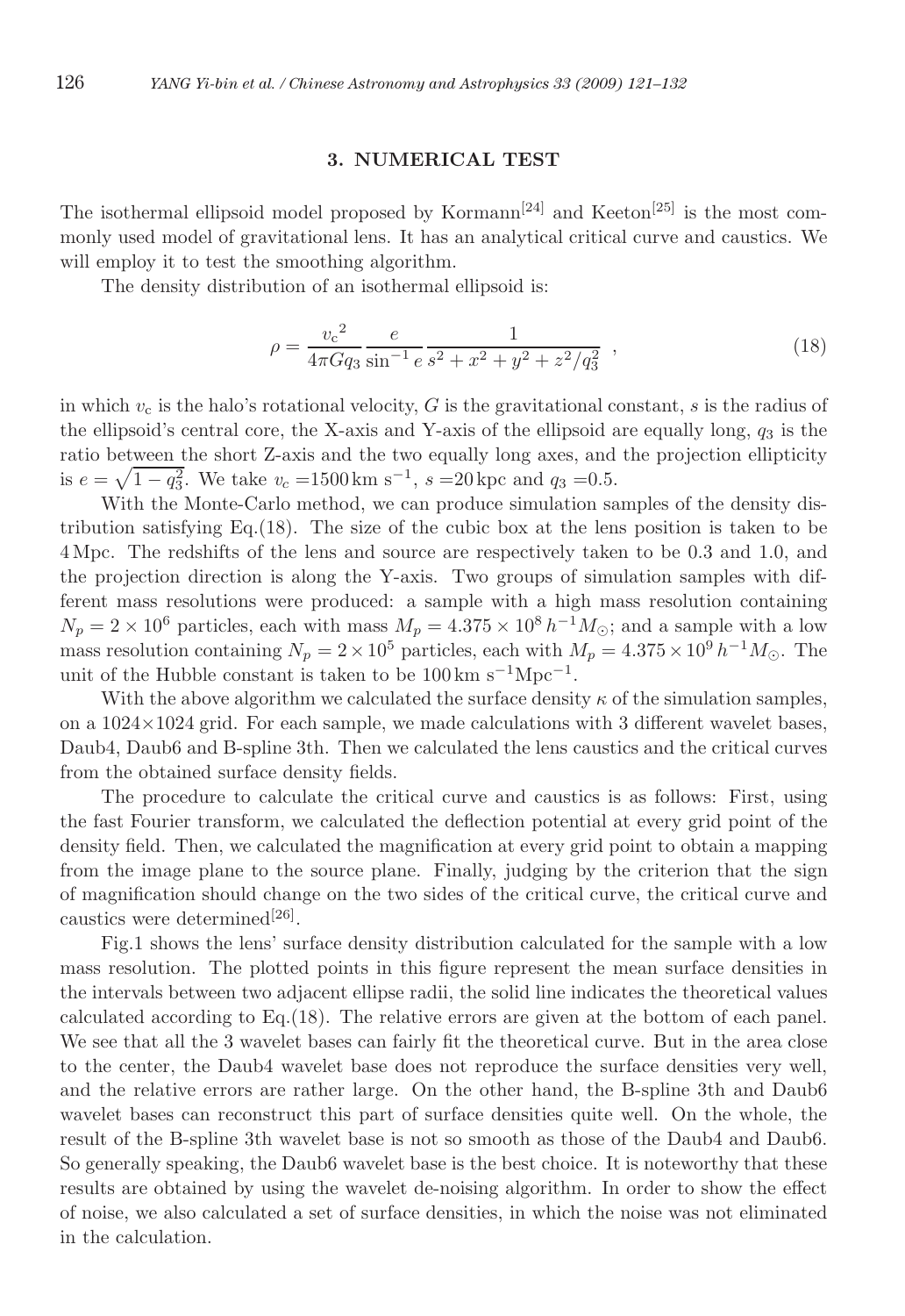

Fig. 2 is the same as the first panel of Fig. 1, based on using the Daub4 wavelet base, but without applying the wavelet algorithm of noise elimination. We note that after the de-noising, the noise level was greatly reduced, with no loss of information on the surface density field. It indicates that our wavelet de-noising algorithm can eliminate effectively the noise in the sample.

Fig. 3 displays the critical curves and caustics derived from the surface densities of the low mass-resolution sample. Because the Daub4 wavelet base can not fairly reconstruct the surface densities near the center, the calculated critical curve and caustics have rather large deviations from the theoretical curves, especially for the inner part of the critical curve. However, the Daub6 and B-spline 3th wavelet bases can fit rather well the theoretical curve, especially for the inner part of the critical curve, and the errors are far less than in the case of the Daub4 wavelet.

For the high mass-resolution Monte-Carlo sample, we have likewise calculated the projected surface densities and the corresponding critical curves and caustics. See Fig. 4 and Fig. 5. We see that the relative errors of the projected surface densities are far less here than in the low mass-resolution sample: the relative errors calculated by the 3 wavelet bases are all controlled to be below 2%. The corresponding critical curves and caustics are very good and match the theoretical curves very well. Compared to the other two wavelet bases, the Daub6 wavelet base seems to give slightly more smooth results, almost coincident with the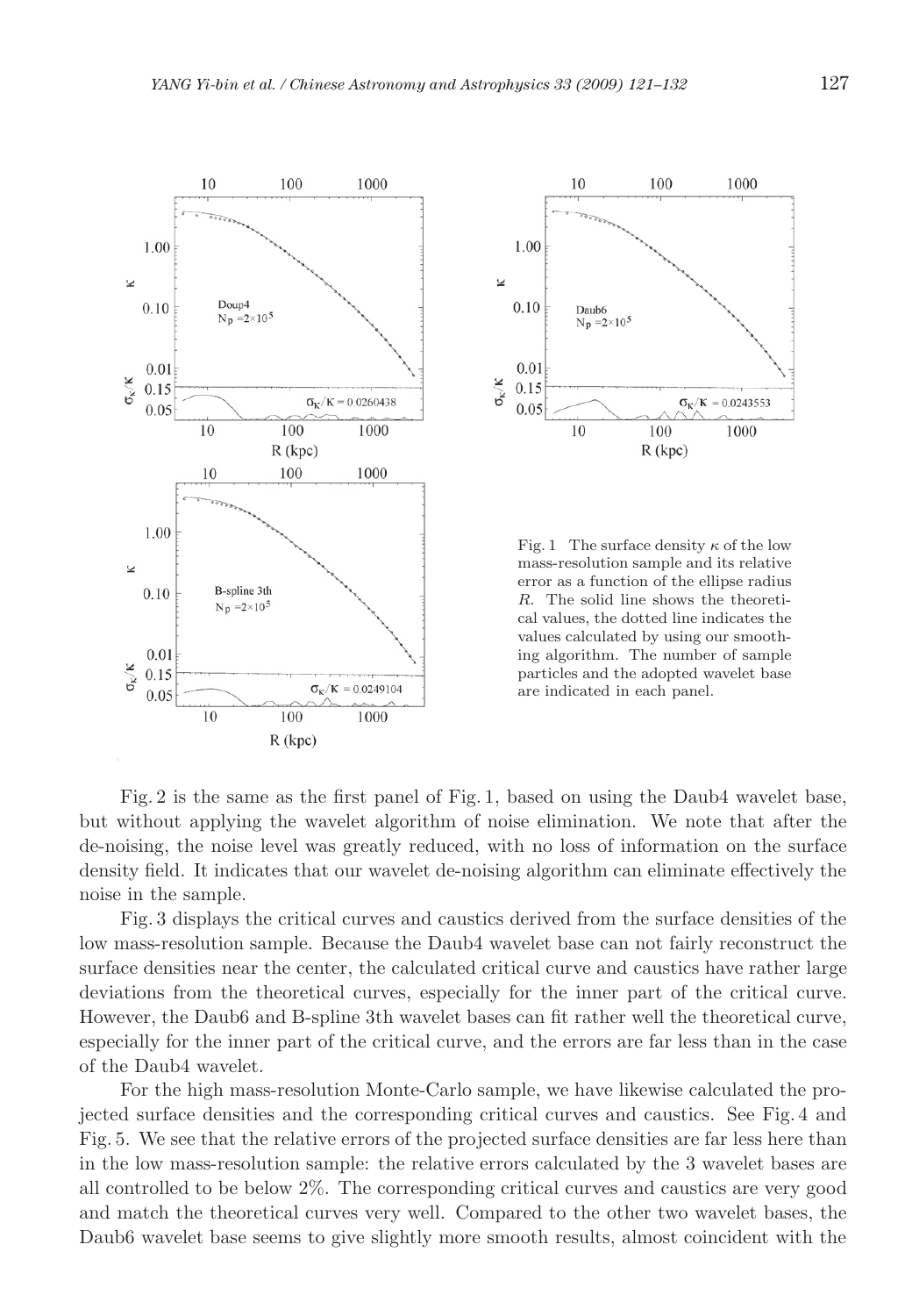theoretical curve.



Fig. 2 Same as the first panel of Fig.1, but the wavelet de-noising algorithm has not been applied.





Fig. 3 The critical curves and caustics of the low mass-resolution Monte-Carlo sample. The black line is the theoretical curve, the yellow and red lines are, respectively, the critical curve and caustics of the sample. The adopted number of sample particles and the wavelet base are indicated in each panel.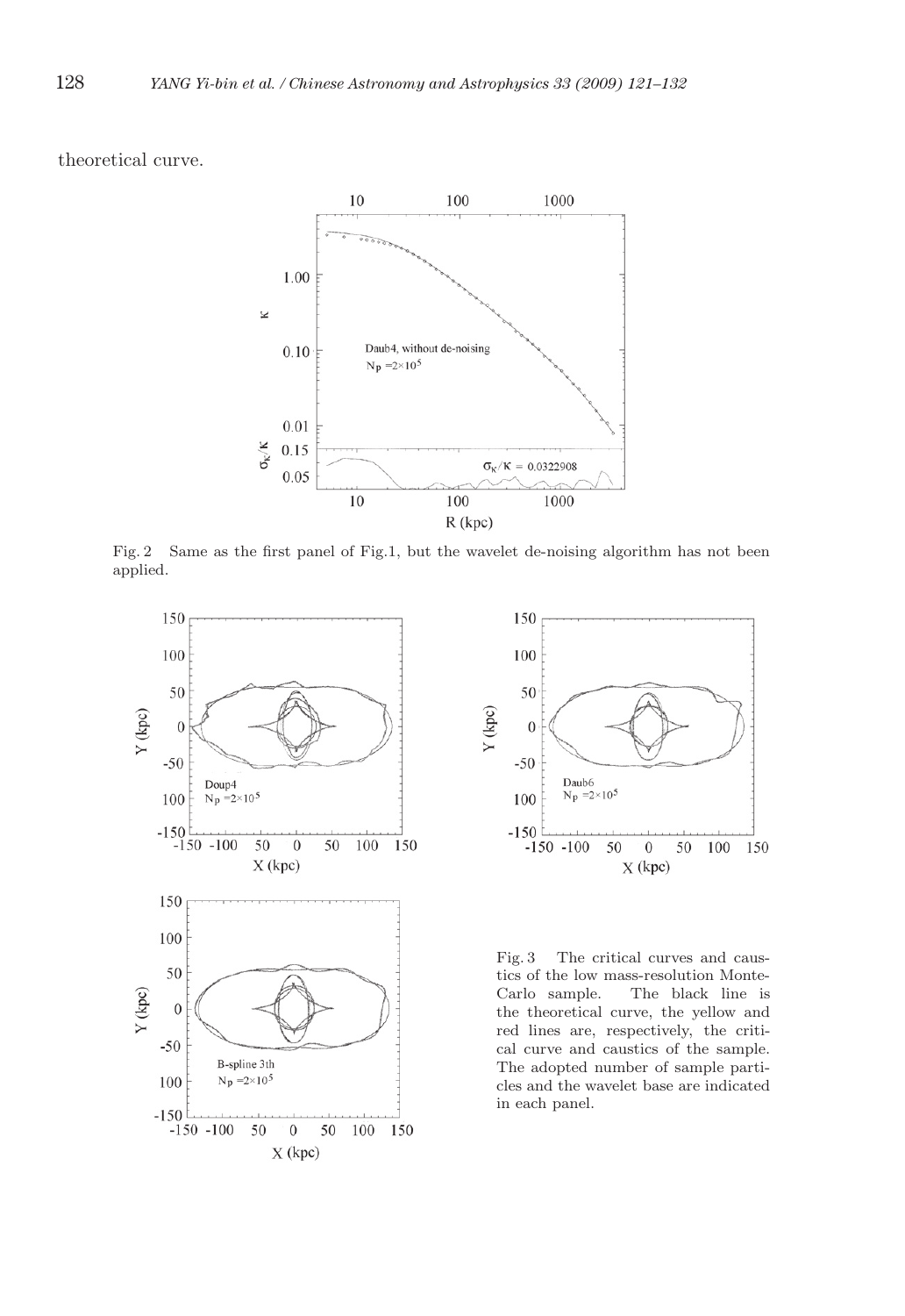



Fig. 4 The surface density  $\kappa$  of the high mass-resolution sample and its relative error as a function of the ellipse vector R. The solid line represents the theoretical values, the dotted line, the results calculated using the smoothing algorithm. The adopted number of sample particles and the wavelet base are indicated in each panel.



Fig. 5 The critical curves and caustics of the high mass-resolution Monte-Carlo sample. The black line is the theoretical curve, the yellow and red lines are, respectively, the critical curve and caustics of the sample. The adopted number of sample particles and the wavelet base are indicated in each panel.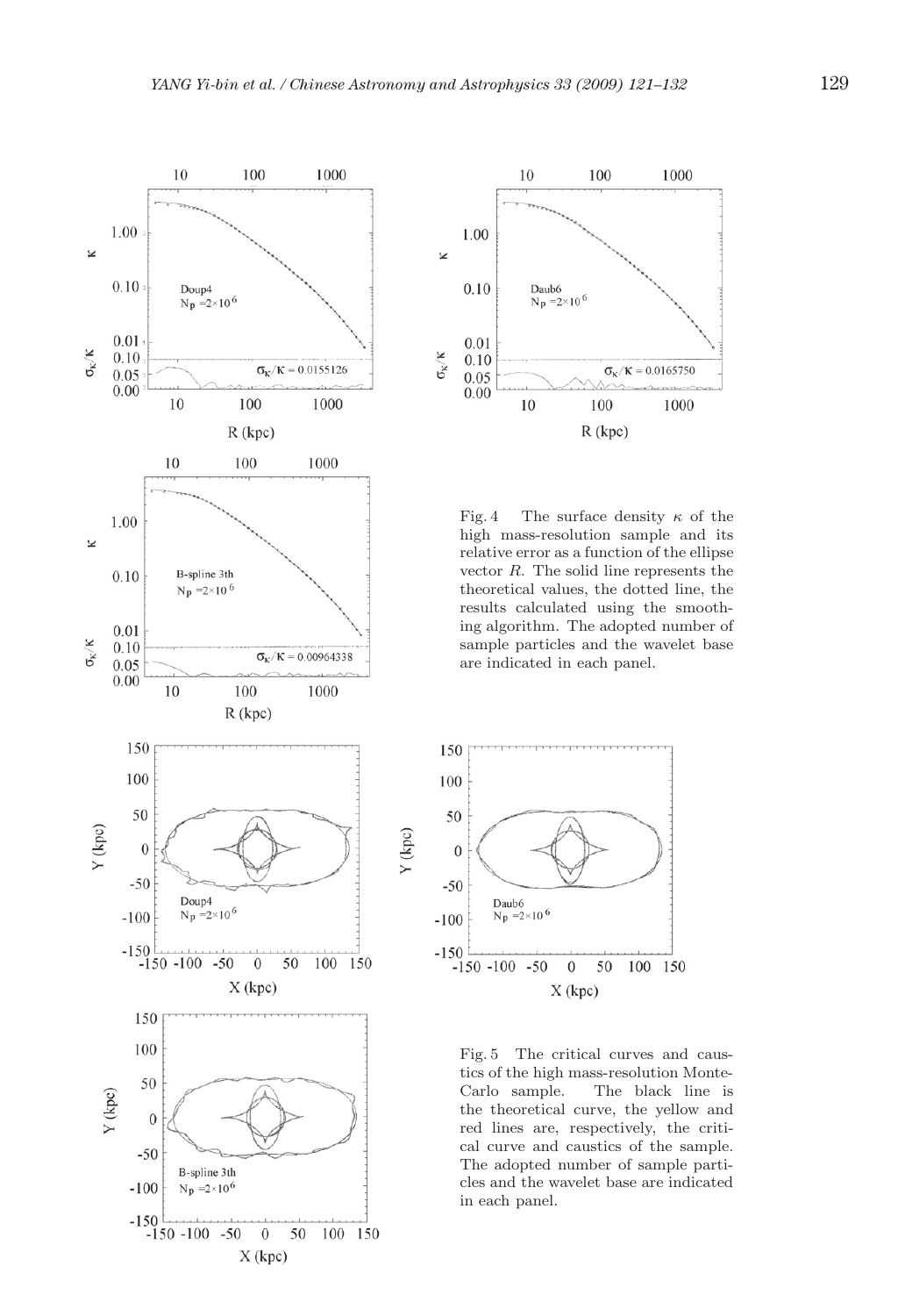For comparisons, we quote here the Monte-Carlo sample results obtained by Li G. L. et al.<sup>[15]</sup> using the SPH3D smoothing algorithm. They used the same parameters as ours for the lens simulation, and only a slightly different number of particles from our high massresolution sample (namely, 1748982), so an approximate comparison can be made. Fig. 6 displays the lens' surface density distribution they calculated and Fig. 7, the corresponding critical curve. Compared with the result of our high mass-resolution sample, the errors of their surface densities are significantly larger, and the critical curve derived from the surface densities is also not so smooth as ours. It means that on the order of magnitude of  $10^6$ , the algorithm of ours is superior.



Fig. 6 The surface density  $\kappa$  calculated by the SPH3D method and its relative error as functions of the ellipse radius  $R^{[15]}$ . The solid line shows the theoretical values, the dotted line shows the results calculated by the SPH smoothing algorithm. The adopted number of sample particles is indicated in the figure.

Generally, for the calculations of the lens simulation sample with a rather large number of sample particles (of the order of  $10^5$  or  $10^6$ ), our smoothing algorithm can fairly reconstruct the lens' surface density field. But if the number of sample particles is relatively small (below the order of  $10^5$ ), then the calculated surface density field will have certain errors. With the improving computing power of the current computer hardware, the particle number adopted for modern numerical simulation studies can be made increasingly larger. For the N-body numerical simulations of gravitational lensing, the number of sample particles is commonly of the order of  $10<sup>5</sup>$ -10<sup>6</sup> or even higher, very suitable for the application of our algorithm.

It is noteworthy that this algorithm has a very fast speed for the calculation of surface densities. We made our calculations with an Intel Itanium CPU, and our computing time was generally less than 20 seconds. By comparison, the SPH3D algorithm adopted by Li G. L. et al. needed a time as long as several minutes. Hence, for further simulations with particle numbers on the order of  $10^8$  even  $10^{-9}$ , our algorithm is superior.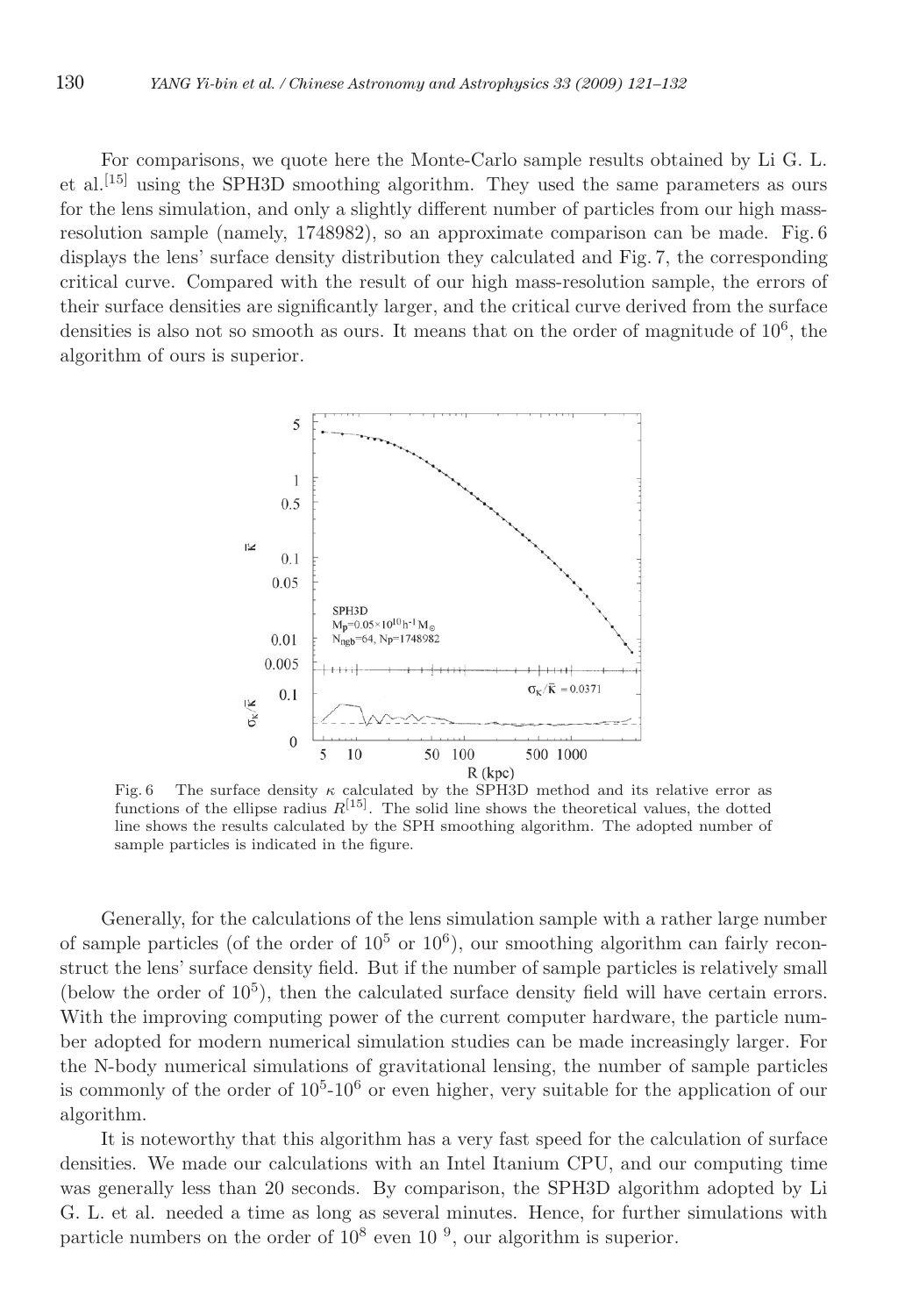

Fig. 7 The critical curve and caustics of the surface densities calculated by the SPH3D method<sup>[15]</sup>. The blue and red curves are the theoretical critical curve and caustics, the black curve is the critical curve of the sample.

#### **4. CONCLUSIONS**

We have introduced a smoothing algorithm, in which the DWT multi-scale analysis is used, and applied it to the study of gravitational lensing. For testing this algorithm, we have produced numerical simulation samples of an isothermal ellipsoid using the Monte-Carlo method. Two simulation samples with different mass resolutions were prepared. The calculated results indicate that this algorithm can reconstruct very well the surface density field of the high mass-resolution lens sample, and that the relative errors of the computed surface density field are controlled to a very low level. For the low mass-resolution sample, the algorithm can fairly reconstruct the surface density field as well. We compared three wavelet bases, the Daub4, Daub6 and B-spline 3th wavelet bases. The calculated results indicate that the Daub6 wavelet base is the best, its calculated surface density has the smallest relative error, and the critical curve and caustics then derived are also the best. We have compared our results with those calculated by Li G. L. et al. with the SPH3D method. For a sample with a size comparable to that of our high mass-resolution sample, their calculated surface densities have higher relative errors than ours, and their derived critical curve is also not as smooth as ours. This indicates that when the particle number is on the order of  $10<sup>6</sup>$ , our algorithm is superior.

We will apply this algorithm to study the properties of the lens samples produced by N-body simulations. This work is in preparation.

## **References**

- 1 Massey R., Rhodes J., et al., Nature, 2007, 445, 286
- 2 Massey R., Rhodes J., et al., ApJS, 2007, 172, 239
- 3 Gray E., Taylor N., et al., ApJ, 2006, 568, 141